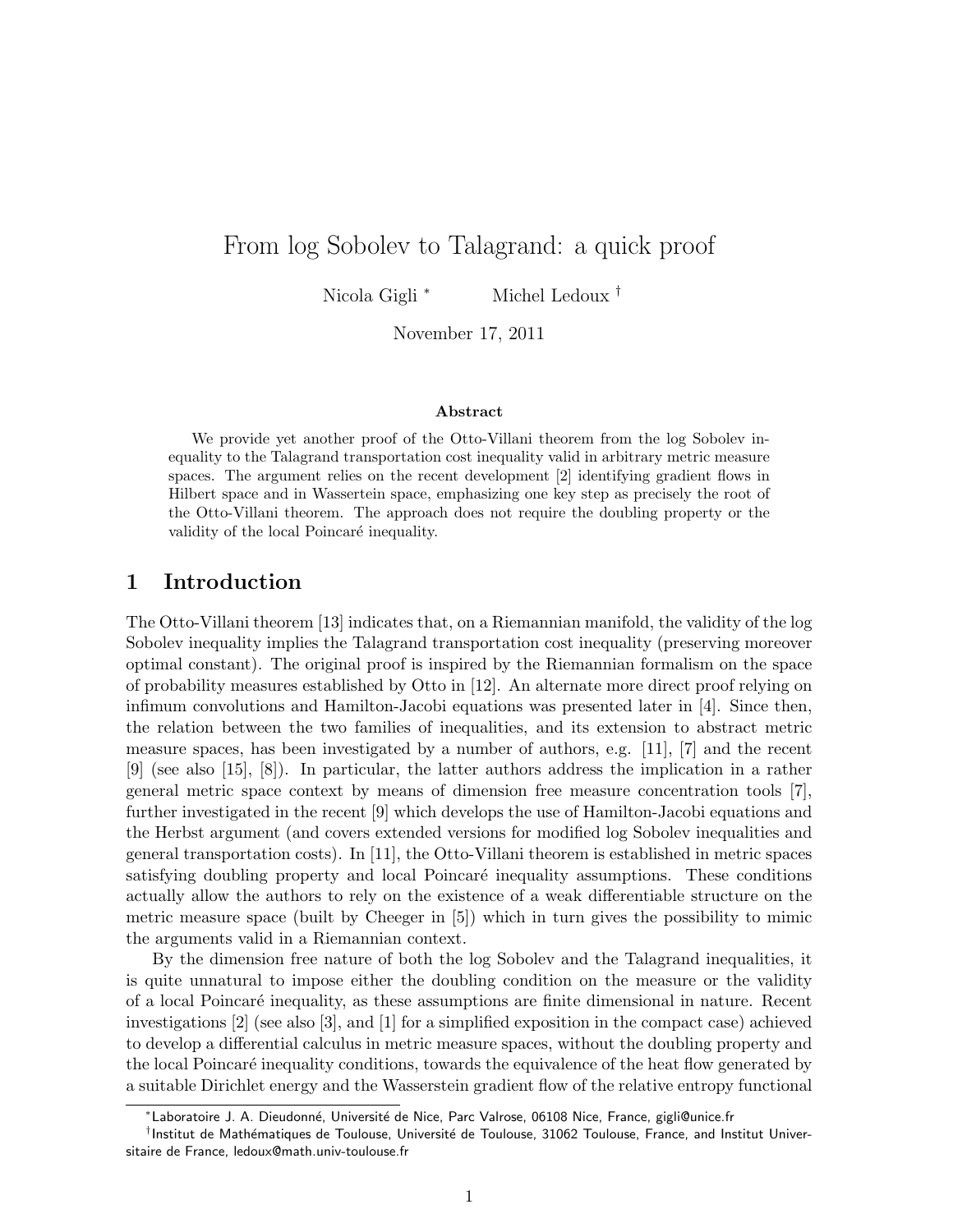in the space of probability measures. As one key step in this identification process, the heat flow is shown to have a metric speed in the Wasserstein space controlled by the Fisher information, which is precisely the root of the Otto-Villani theorem as emphasized in the formalism of [13]. This key argument has been put forward first in [6] in the context of Alexandrov spaces, and its proof is presented below as (3.3) and (3.4) in the smooth case. It has been then extended in [2] to general metric measure spaces.

It is the purpose of this short note to use this observation to provide a simple and direct proof of the Otto-Villani theorem in a general metric measure theoretic context. While the result itself does not necessarily go strictly beyond the framework of [7] and [9], the emphasis is perhaps more on methodology, the differentiable structure on metric measure space of [2] providing the suitable and coherent circle of ideas leading to the Otto-Villani theorem as already expected by the formalism of [13].

We deal below with standard Polish metric measure spaces. Actually, the most natural setting would be that of extended Polish spaces as developed in [2], because this framework covers the Wiener space, which is the standard infinite dimensional space where log Sobolev inequalities hold. The approach we propose, based on the calculus tools developed in [2], covers also this general framework: proofs are verbatim the same. We however preferred to state everything in the more familiar context of complete and separable metric spaces just to avoid dealing with the uncommon technology presented in [2].

The new argument towards the Otto-Villani theorem put forward in this note is already of interest in the smooth case so that we briefly present it below in Section 3. The rest of the paper will be devoted to recall and organize the main conclusions of the recent investigation [2] linking the gradient flows in Hilbert space and in the Wasserstein space in metric measure spaces relevant to the Otto-Villani theorem. In particular, it is of importance to suitably describe the family of log Sobolev inequalities under consideration. The main result is contained in the last section. We start by collecting standard notions in metric (measure) spaces.

#### 2 Metric notions

This section recalls the necessary metric notions towards the subsequent investigation. We refer to [15], [2] for complete details. The metric spaces  $(X, d)$  will always be complete and separable. Dealing with metric measure space  $(X, \mathsf{d}, \mathfrak{m})$ , the measure  $\mathfrak{m}$  will always be a Borel probability measure. A curve  $\gamma : [0,1] \to X$  is said absolutely continuous if there exists  $g \in L^1(0,1)$  such that

$$
\mathsf{d}(\gamma_t, \gamma_s) \le \int_t^s g(r) \, \mathrm{d}r, \qquad \forall t < s \in [0, 1]. \tag{2.1}
$$

In this case, the metric speed of  $\gamma$  is well-defined for a.e. t by

$$
|\dot{\gamma}_t| := \lim_{h \to 0} \frac{\mathsf{d}(\gamma_{t+h}, \gamma_t)}{|h|}.
$$

It turns out that  $|\dot{\gamma}| \in L^1(0,1)$  and this is the minimal  $L^1$  function for which (2.1) holds. Given  $f: X \to \mathbb{R}$ , the local Lipschitz constant  $|\nabla f|: X \to [0, \infty]$  is defined by

$$
|\nabla f|(x) := \overline{\lim_{y \to x}} \frac{|f(x) - f(y)|}{\mathsf{d}(x, y)},
$$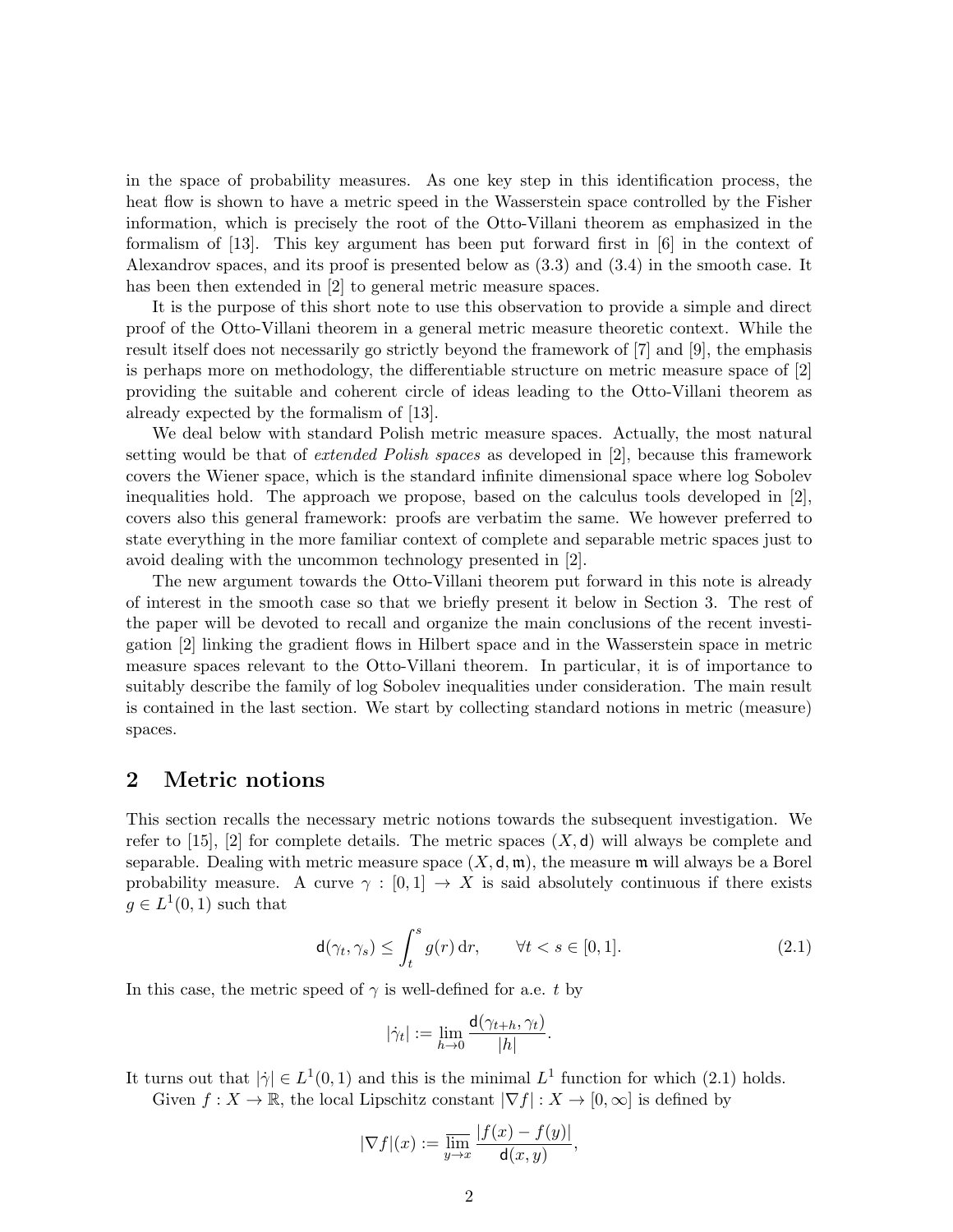and the ascending/descending slopes  $|\nabla^+ f|, |\nabla^- f| : X \to [0, \infty]$  by

$$
|\nabla^+ f|(x):=\varlimsup_{y\to x}\frac{(f(y)-f(x))^+}{\mathsf{d}(x,y)},\qquad |\nabla^- f|(x):=\varlimsup_{y\to x}\frac{(f(y)-f(x))^-\mathsf{d}(x,y)}{\mathsf{d}(x,y)}.
$$

One says that  $G: X \to [0, \infty]$  is an upper gradient of  $f: X \to \mathbb{R}$  provided for any absolutely continuous curve  $\gamma : [0, 1] \to X$  it holds

$$
\left|f(\gamma_1) - f(\gamma_0)\right| \le \int_0^1 G(\gamma_t) |\dot{\gamma}_t| \, \mathrm{d}t. \tag{2.2}
$$

It is not difficult to check (see for instance Proposition 2.5 of [2] for the simple proof) that if f is Lipschitz, then  $|\nabla f|, |\nabla^+ f|$  and  $|\nabla^- f|$  are all upper gradients.

Denote by  $\mathcal{P}(X)$  the space of Borel probability measures on X and by  $\mathcal{P}_2(X) \subset \mathcal{P}(X)$ the space of probability measures with finite second moment. The Wasserstein distance  $W_2(\mu, \nu)$  between two measures  $\mu, \nu \in \mathscr{P}(X)$  is defined by

$$
W_2^2(\mu,\nu) := \inf_{\gamma} \int_{X \times X} \mathsf{d}^2(x,y) \, \mathrm{d}\gamma(x,y)
$$

where the infimum is taken among all plans  $\gamma \in \mathscr{P}(X \times X)$  such that  $\pi_{\sharp}^1 \gamma = \mu$  and  $\pi_{\sharp}^2 \gamma = \nu$ . Notice that we are defining  $W_2$  between arbitrary measures in  $\mathscr{P}(X)$ , so that it is possible that the value + $\infty$  is attained. The Wasserstein distance  $W_2$  is a metric on  $\mathcal{P}_2(X)$ , and  $(\mathscr{P}_2(X), W_2)$  is again complete and separable.

The relative entropy functional  $Ent_m : \mathscr{P}(X) \to [0,\infty]$  with respect to a given  $m \in \mathscr{P}(X)$ is defined by

$$
\operatorname{Ent}_{\mathfrak{m}}(\mu) := \begin{cases} \int_X \rho \log \rho \, \mathrm{d}\mathfrak{m}, & \text{if } \mu = \rho \mathfrak{m}, \\ +\infty, & \text{otherwise.} \end{cases}
$$

Recall that sublevels of the entropy are tight. Indeed, using first the bound  $z \log(z) \geq -\frac{1}{e}$ and then Jensen's inequality we get that for any  $\mu = \rho \mathfrak{m}$  such that  $Ent_{\mathfrak{m}}(\mu) \leq C$  and for any Borel set  $E$ , it holds

$$
\frac{1}{e} + C \ge \frac{\mathfrak{m}(X \setminus E)}{e} + \mathrm{Ent}_{\mathfrak{m}}(\mu) \ge \int_{E} \rho \log \rho \, \mathrm{d}\mathfrak{m} \ge \mu(E) \log \left( \frac{\mu(E)}{\mathfrak{m}(E)} \right)
$$

so that the claim follows from the tightness of m.

Under these notations, the Talagrand transportation cost inequality (proved in [14] in Euclidean space for  $\mathfrak{m}$  the Gaussian measure) states that for some constant  $C > 0$  and every  $\mu \in \mathscr{P}(X),$ 

$$
W_2^2(\mu, \mathfrak{m}) \le C \operatorname{Ent}_{\mathfrak{m}}(\mu). \tag{2.3}
$$

The Otto-Villani theorem expresses that this inequality holds under a log Sobolev inequality (to be recalled below), preserving the constants.

### 3 The smooth case

In this short section, we present the argument of [6] and the principle of proof of the Otto-Villani theorem which we would like to emphasize in the case of a smooth Riemannian manifold  $(X, g)$  with the standard differential calculus (as presented e.g. in [15]).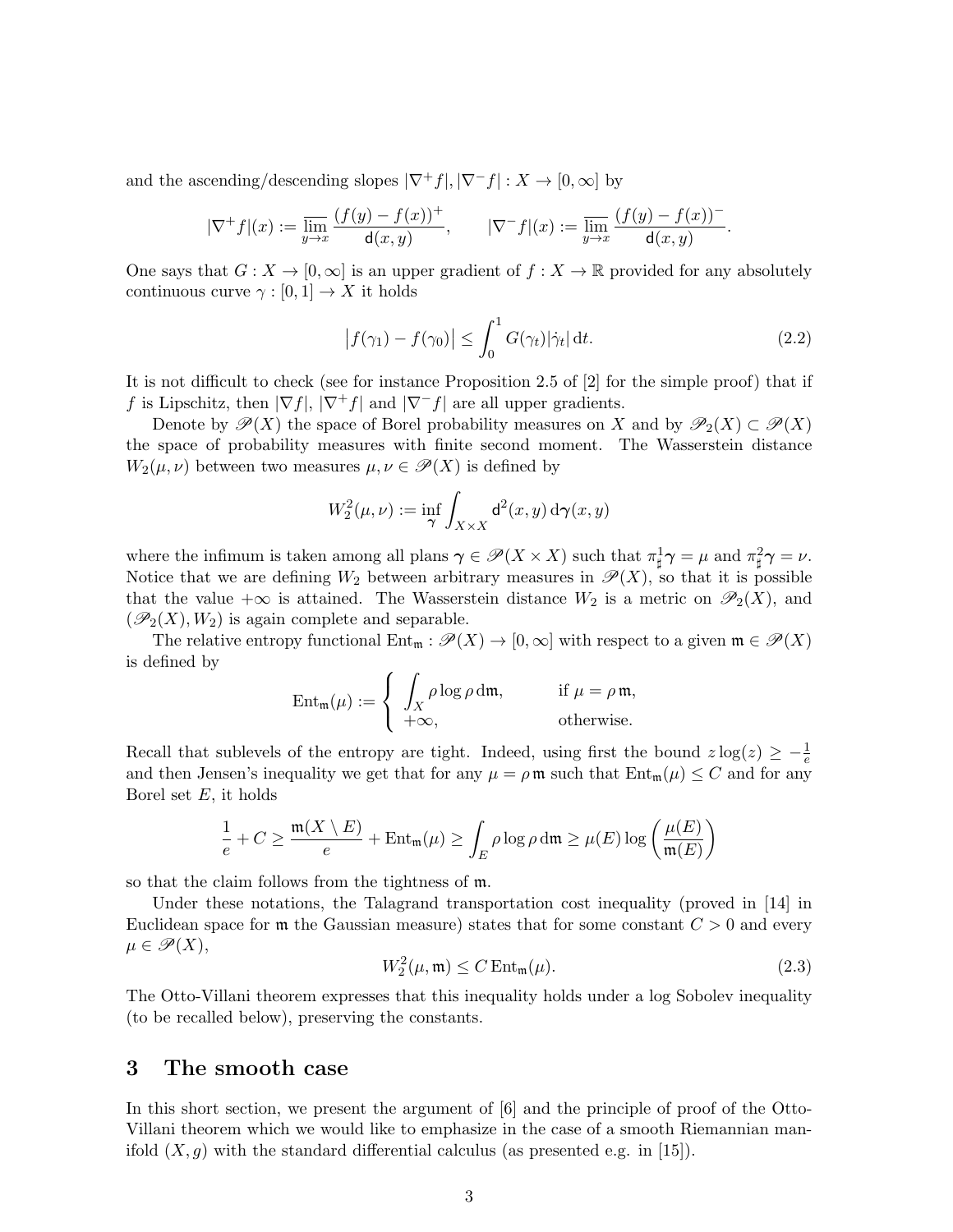The log Sobolev inequality for a probability measure  $\mathfrak m$  on the Borel sets of X indicates that there is a constant  $\alpha > 0$  such that for every smooth function  $f: X \to [0, \infty)$  with  $\int_X f \, \mathrm{d}\mathfrak{m} = 1,$ 

$$
2\alpha \int_X f \log f \, \mathrm{d}\mathfrak{m} \le \int_{\{f>0\}} \frac{|\nabla f|^2}{f} \, \mathrm{d}\mathfrak{m}.\tag{3.1}
$$

The task is thus to establish, under the log Sobolev inequality (3.1), the transportation cost inequality (2.3) (with constant  $C = \frac{2}{\alpha}$  $\frac{2}{\alpha}$ ; for the standard Gaussian measure in Euclidean space,  $\alpha = 1$  is optimal for both the log Sobolev and the Talagrand inequalities).

Given  $\mu \in \mathscr{P}(X)$  with (smooth) density f with respect to m, denote by  $(f_t)$  the heat flow with respect to the Dirichlet form  $\int_X \langle \nabla u, \nabla v \rangle d\mathfrak{m}$  starting from f. Set  $\varphi(t) = \text{Ent}_{\mathfrak{m}}(\mu_t)$ ,  $t \geq 0$ , where  $\mu_t = f_t \mathfrak{m}$ . The standard calculus (Boltzmann formula) yields

$$
\frac{\mathrm{d}}{\mathrm{d}t} \mathrm{Ent}_{\mathfrak{m}}(\mu_t) = -\int_{\{f_t > 0\}} \frac{|\nabla f_t|^2}{f_t} \,\mathrm{d}\mathfrak{m},\tag{3.2}
$$

so that the log Sobolev inequality (3.1) expresses equivalently that  $\varphi' \leq -2\alpha\varphi$ .

Following the strategy of [13] through the formal Riemannian structure on  $(\mathscr{P}_2(X), W_2)$ , the aim is to show that the curve  $t \mapsto \mu_t = f_t \mathfrak{m}$  in  $(\mathscr{P}_2(X), W_2)$  has a metric speed satisfying

$$
|\dot{\mu}_t|^2 \le \int_{\{f_t > 0\}} \frac{|\nabla f_t|^2}{f_t} \, \mathrm{d}\mathfrak{m} \qquad (a.e. t). \tag{3.3}
$$

Once this holds, the conclusion easily follows. Namely, by  $(3.2)$ , the latter amounts to  $|\mu_t| \le$  $\sqrt{-\varphi'(t)}$ . Since by the log Sobolev inequality  $\varphi' \leq -2\alpha\varphi$  and thus

$$
\sqrt{-\varphi'}\leq -\sqrt{\frac{2}{\alpha}}(\sqrt{\varphi})',
$$

it follows by integration (according to (2.1) in  $(\mathscr{P}_2(X), W_2)$ ) that, for all  $T > 0$ ,

$$
W_2(\mu, \mu_T) \leq \int_0^T |\dot{\mu}_t| dt \leq -\sqrt{\frac{2}{\alpha}} \int_0^T \left(\sqrt{\varphi(t)}\right)' dt = \sqrt{\frac{2}{\alpha}} \left(\sqrt{\varphi(0)} - \sqrt{\varphi(T)}\right).
$$

Since  $Ent_{m}(\mu_{T}) \rightarrow 0$  as  $T \rightarrow +\infty$ ,

$$
W_2(\mu, \mathfrak{m}) \le \lim_{T \to +\infty} W_2(\mu, \mu_T) \le \lim_{T \to \infty} \sqrt{\frac{2}{\alpha}} (\varphi(0) - \varphi(T)) = \sqrt{\frac{2}{\alpha} \varphi(0)} = \sqrt{\frac{2}{\alpha} \operatorname{Ent}_{\mathfrak{m}}(\mu)},
$$

which amounts to the transportation cost inequality (2.3) with constant  $C = \frac{2}{\alpha}$  $\frac{2}{\alpha}$ .

The central point of the approach is thus to establish (3.3). The following simple and direct proof has been thus put forward in [6] and shown in [2] to be flexible enough to extend to the case of general metric measure spaces. The argument relies on a suitable interlacing of the heat flow and the Hamilton-Jacobi equation.

For a continuous Lipschitz and bounded function g on X, and  $t, s > 0$ , write

$$
\int_X (Q_1 g) f_{t+s} \, \mathrm{d}\mathfrak{m} - \int_X g f_t \, \mathrm{d}\mathfrak{m} = \int_0^1 \frac{\mathrm{d}}{\mathrm{d}r} \bigg[ \int_X (Q_r g) f_{t+r} \, \mathrm{d}\mathfrak{m} \bigg] \mathrm{d}r
$$

where

$$
Q_r g(x) = \inf_{y \in X} \left[ g(y) - \frac{\mathsf{d}(x, y)^2}{2r} \right]
$$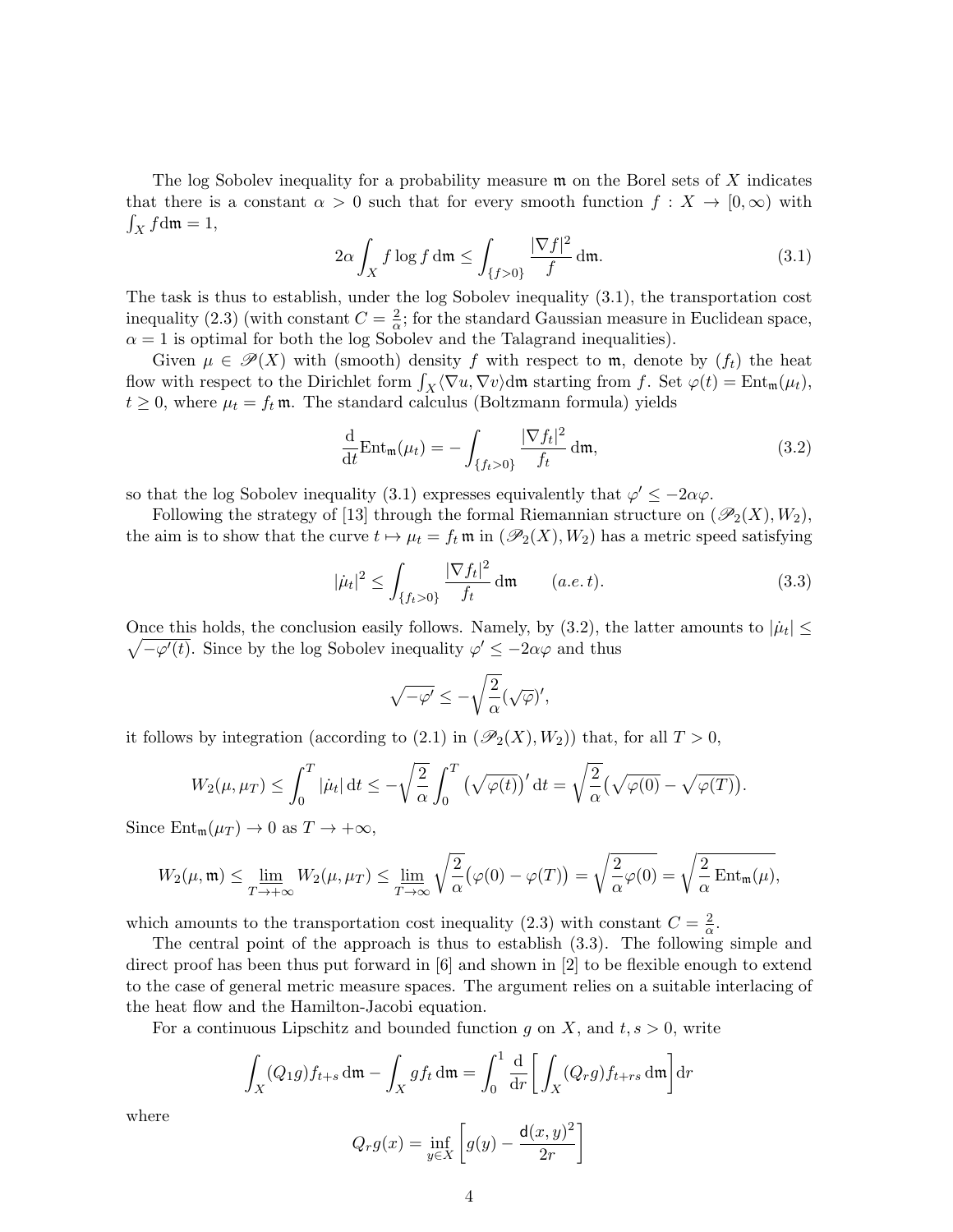is the infimum convolution of g with the quadratic cost. The semigroup  $(Q_r)_{r>0}$  represents the Hopf-Lax solution of the Hamilton-Jacobi equation

$$
\frac{\mathrm{d}}{\mathrm{d}r}Q_rf(x) + \frac{|\nabla Q_rf|^2(x)}{2} = 0
$$

(for almost every  $t, x$ ). Hence,

$$
\int_X (Q_1 g) f_{t+s} \, \mathrm{d}\mathfrak{m} - \int_X g f_t \, \mathrm{d}\mathfrak{m} = \int_0^1 \int_X \left( -\frac{|\nabla Q_r f|^2}{2} f_{t+rs} - s \langle \nabla Q_r g, \nabla f_{t+rs} \rangle \right) \mathrm{d}\mathfrak{m} \, \mathrm{d}r.
$$

By the Cauchy-Schwarz inequality

$$
-\langle \nabla Q_r g, \nabla f_{t+rs} \rangle \le \frac{1}{2s} \left| \nabla Q_r g \right|^2 f_{t+rs} + \frac{s}{2} \frac{\left| \nabla f_{t+rs} \right|^2}{f_{t+rs}}
$$

so that

$$
\int_X (Q_1 g) f_{t+s} \, \mathrm{d}\mathfrak{m} - \int_X g f_t \, \mathrm{d}\mathfrak{m} \le \frac{s^2}{2} \int_0^1 \int_X \frac{|\nabla f_{t+rs}|^2}{f_{t+rs}} \, \mathrm{d}\mathfrak{m} \, \mathrm{d}r.
$$

By the dual Kantorovich representation of the Wasserstein distance  $W_2$  (cf. e.g. [15]), taking the supremum on g on the left-hand side of the preceding inequality yields, for all  $t, s > 0$ ,

$$
W_2^2(\mu_{t+s}, \mu_t) \le s^2 \int_0^1 \int_X \frac{|\nabla f_{t+rs}|^2}{f_{t+rs}} \, \mathrm{d}\mathfrak{m} \, \mathrm{d}r,\tag{3.4}
$$

from which (3.3) follows. The Otto-Villani theorem is thus established in this way.

#### 4 The general metric measure space case

To address the preceding proof of the Otto-Villani theorem in the context of a general metric space, we first recall the necessary differential calculus in non-smooth spaces developed in the recent [2] (and to which we refer for further details) which provides the key step (3.3). A metric measure space  $(X, \mathsf{d}, \mathfrak{m})$  consists of a Polish space  $(X, \mathsf{d})$  equipped with a Borel probability measure m.

### **4.1** The Sobolev space  $W^{1,2}(X, \mathsf{d}, \mathfrak{m})$

There are several equivalent definitions of the Sobolev space  $W^{1,2}(X,\mathsf{d},\mathfrak{m})$ , here we follow the approach - and use the results - of [2]. Define the functional Ch :  $L^2(X, \mathfrak{m}) \to [0, \infty]$  by

$$
\operatorname{Ch}(f) := \inf \lim_{n \to \infty} \frac{1}{2} \int_X |\nabla f_n|^2 \, \mathrm{d}\mathfrak{m},
$$

where the infimum is taken among all sequences  $(f_n)$  of Lipschitz functions converging to f in  $L^2(X, \mathfrak{m})$ . Then the space  $W^{1,2}(X, \mathsf{d}, \mathfrak{m})$  is defined as the set of f's such that  $Ch(f) < \infty$ endowed with the norm

$$
||f||_{W^{1,2}}^2 := ||f||_{L^2}^2 + 2\mathrm{Ch}(f).
$$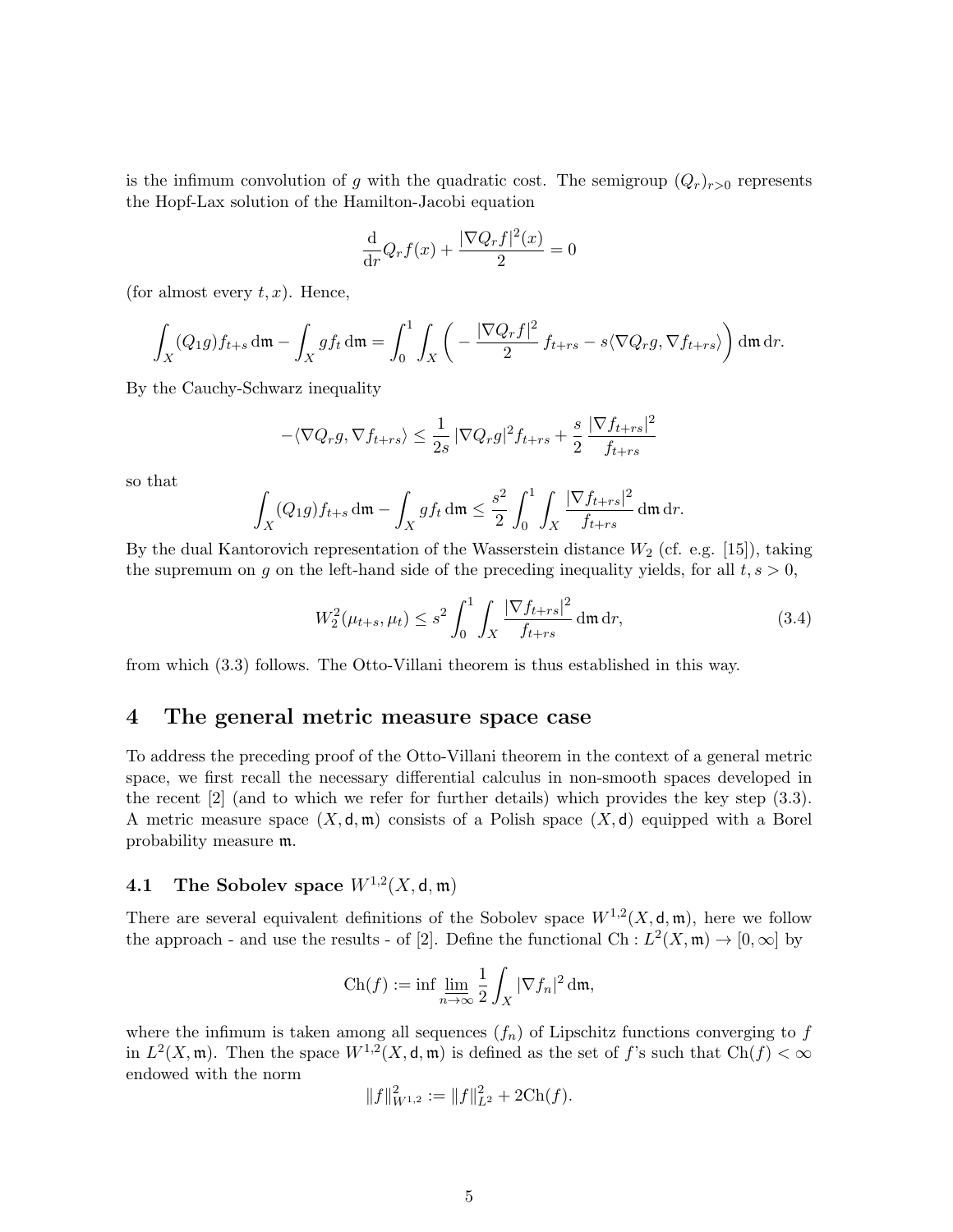It turns out that for  $f \in W^{1,2}(X,\mathsf{d},\mathfrak{m})$  there exists a map  $|\nabla f|_* \in L^2(X,\mathfrak{m})$  - which plays the role of the modulus of distributional gradient for Sobolev functions on  $\mathbb{R}^d$  - which is characterized by the following two properties:

$$
\operatorname{Ch}(f) = \frac{1}{2} \int_X |\nabla f|^2_* \, \mathrm{d}\mathfrak{m},
$$
  

$$
|\nabla f|_* \leq G, \quad \mathfrak{m} - a.e. \qquad \forall G \text{ such that there exists a sequence } (f_n) \text{ of Lipschitz functions}
$$
  
converging to f in  $L^2$  such that  $|\nabla f_n| \to G$  in  $L^2(X, \mathfrak{m})$ .

Two theorems are worth to mention.

Theorem 4.1 (Relation with upper gradients) Let  $f \in L^2(X, \mathfrak{m})$  and G an upper gradient for it as defined in (2.2). Assume that  $G \in L^2(X, \mathfrak{m})$ . Then  $f \in W^{1,2}(X, \mathsf{d}, \mathfrak{m})$  and

$$
|\nabla f|_* \le G, \qquad \mathfrak{m} - a.e.. \tag{4.1}
$$

**Theorem 4.2** For any  $f \in W^{1,2}(X, \mathsf{d}, \mathfrak{m})$ , there exists a sequence of Lipschitz functions  $(f_n)$ converging to f in  $L^2(X, \mathfrak{m})$  such that  $|\nabla f_n|$  converges to  $|\nabla f|_*$  in  $L^2(X, \mathfrak{m})$ .

For the proof of the first theorem, see Theorem 6.2 of  $[2]$  (or  $[1]$  for the compact case). The second is obvious.

Let us briefly explain the importance of these results. The typical definition of  $W^{1,2}(X,\mathsf{d},\mathfrak{m})$ , see for instance [5], is to proceed by relaxing upper gradients of  $L^2$  functions, rather than the local Lipschitz constant of Lipschitz functions. With this approach, Theorem 4.2 is totally non trivial, while Theorem 4.1 is straightforward (we refer to the survey [10] for an overview of the standard approach to Sobolev spaces over metric measure spaces). A step forward made in [2] has been to show that to relax the local Lipschitz constant produces the same space given by the relaxation of upper gradients, which therefore yields to both Theorem 4.1 and Theorem 4.2,

#### 4.2 Properties of the gradient flow of Ch

Notice that the functional Ch :  $L^2(X, \mathfrak{m}) \to [0, \infty]$  is convex, lower semicontinuous and with dense domain, so that the standard theory of gradient flows on Hilbert space applies. This means that for any  $f \in L^2(X, \mathfrak{m})$  there exists a unique locally absolutely continuous curve  $(f_t) \subset L^2(X, \mathfrak{m})$  on  $[0, \infty)$  such that  $f_0 = f$  and it holds

$$
\frac{\mathrm{d}}{\mathrm{d}t}f_t \in -\partial \mathrm{Ch}(f_t), \qquad a.e. \ t.
$$

In [2] (with an approach inspired by [6]) properties of this gradient flow have been studied extensively, especially in connection with concepts coming from optimal transport theory like Wasserstein distance and relative entropy. In particular, the following main results of [2] are critical in the identification of the gradient flows for the Cheeger energy in  $L^2(X, \mathfrak{m})$  and for the entropy functional in  $(\mathscr{P}_2(X), W_2)$ . As announced and illustrated in Section 3, they actually contain the key step towards the Otto-Villani theorem (described here in item  $(ii)$ corresponding to (3.3)).

**Theorem 4.3** Let  $(X, \mathsf{d}, \mathfrak{m})$  be a metric measure space,  $\mu \in D(\text{Ent}_{\mathfrak{m}})$  and let f be its density with respect to  $\mathfrak{m}$ . Let  $(f_t)$  be the gradient flow of Ch starting from f. Then the following are true: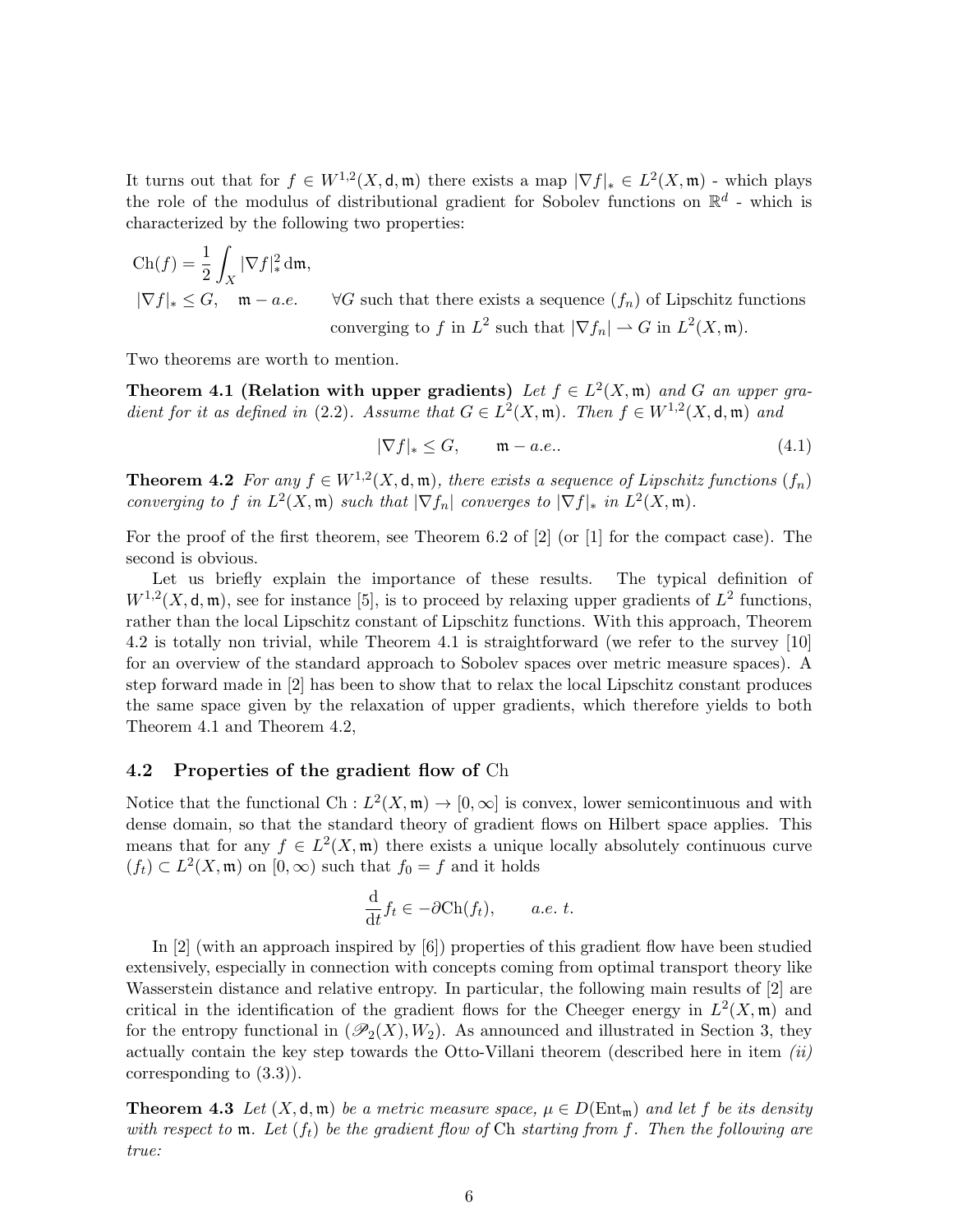- (i)  $f_t \mathfrak{m} \in \mathcal{P}(X)$  for any  $t > 0$ ;
- (ii) the curve  $t \mapsto \mu_t := f_t \mathfrak{m}$  is locally absolutely continuous on  $(0, \infty)$  with respect to the Wasserstein distance  $W_2$  and for its metric speed  $|\dot{\mu}_t|$  it holds

$$
|\dot{\mu}_t|^2 \le \int_{\{f_t > 0\}} \frac{|\nabla f_t|_*^2}{f_t} \, \mathrm{d}\mathfrak{m}, \qquad a.e. \ t;
$$

(iii) the map  $t \mapsto \text{Ent}_{\mathfrak{m}}(\mu_t) = \int_X f_t \log f_t \, d\mathfrak{m}$  is locally absolutely continuous and it holds

$$
\frac{\mathrm{d}}{\mathrm{d}t} \mathrm{Ent}_{\mathfrak{m}}(\mu_t) = -\int_{\{f_t > 0\}} \frac{|\nabla f_t|_*^2}{f_t} \,\mathrm{d}\mathfrak{m}, \qquad a.e. t..
$$

Items (i) and (iii) are proved in  $(c)$ ,  $(d)$  of Theorem 4.16 in [2] while (ii) is the content of Lemma 6.1 therein. For the simplified approach in the case of compact spaces, we refer to  $[1].$ 

#### 5 The Otto-Villani theorem

On the basis of the previous differential calculus and the main Theorem 4.3, we address in this section the Otto-Villani theorem in the general context of a metric measure space with the scheme of proof put forward in the smooth case (Section 3).

We start noticing that various typical formulations of the log Sobolev inequality are all equivalent. The result of the following proposition is already well-known if m is doubling and  $(X, \mathsf{d}, \mathfrak{m})$  supports a local Poincaré inequality (see [11]). However, as remarked in the introduction of [3], there is no need for these hypotheses, and the statement below is just an exemplification of what is expressed in [3] for the particular case of the log Sobolev inequality. Technically speaking, the proof is based on the density of Lipschitz functions in  $W^{1,2}(X, \mathsf{d}, \mathfrak{m})$ proved in [2].

#### Proposition 5.1 (Equivalent formulations of the log Sobolev inequality) Let

 $(X, \mathsf{d}, \mathfrak{m})$  be a complete and separable metric measure space and let  $\alpha > 0$ . Then the following are equivalent:

(i) For any Lipschitz function  $f: X \to [0, \infty)$  with  $\int_X f dm = 1$ , it holds

$$
2\alpha \int_X f \log f \, \mathrm{d}\mathfrak{m} \leq \int_{\{f>0\}} \frac{|\nabla f|^2}{f} \, \mathrm{d}\mathfrak{m}.
$$

(ii) For any Lipschitz function  $f: X \to [0, \infty)$  with  $\int_X f d\mathfrak{m} = 1$ , it holds

$$
2\alpha \int_X f \log f \, \mathrm{d}\mathfrak{m} \le \int_{\{f>0\}} \frac{|\nabla^- f|^2}{f} \, \mathrm{d}\mathfrak{m}.
$$

(iii) For any continuous  $f: X \to [0, \infty)$  with  $\int_X f d\mathfrak{m} = 1$  and any upper gradient G of f it holds

$$
2\alpha \int_X f \log f \, \mathrm{d}\mathfrak{m} \le \int_{\{f>0\}} \frac{G^2}{f} \, \mathrm{d}\mathfrak{m}.
$$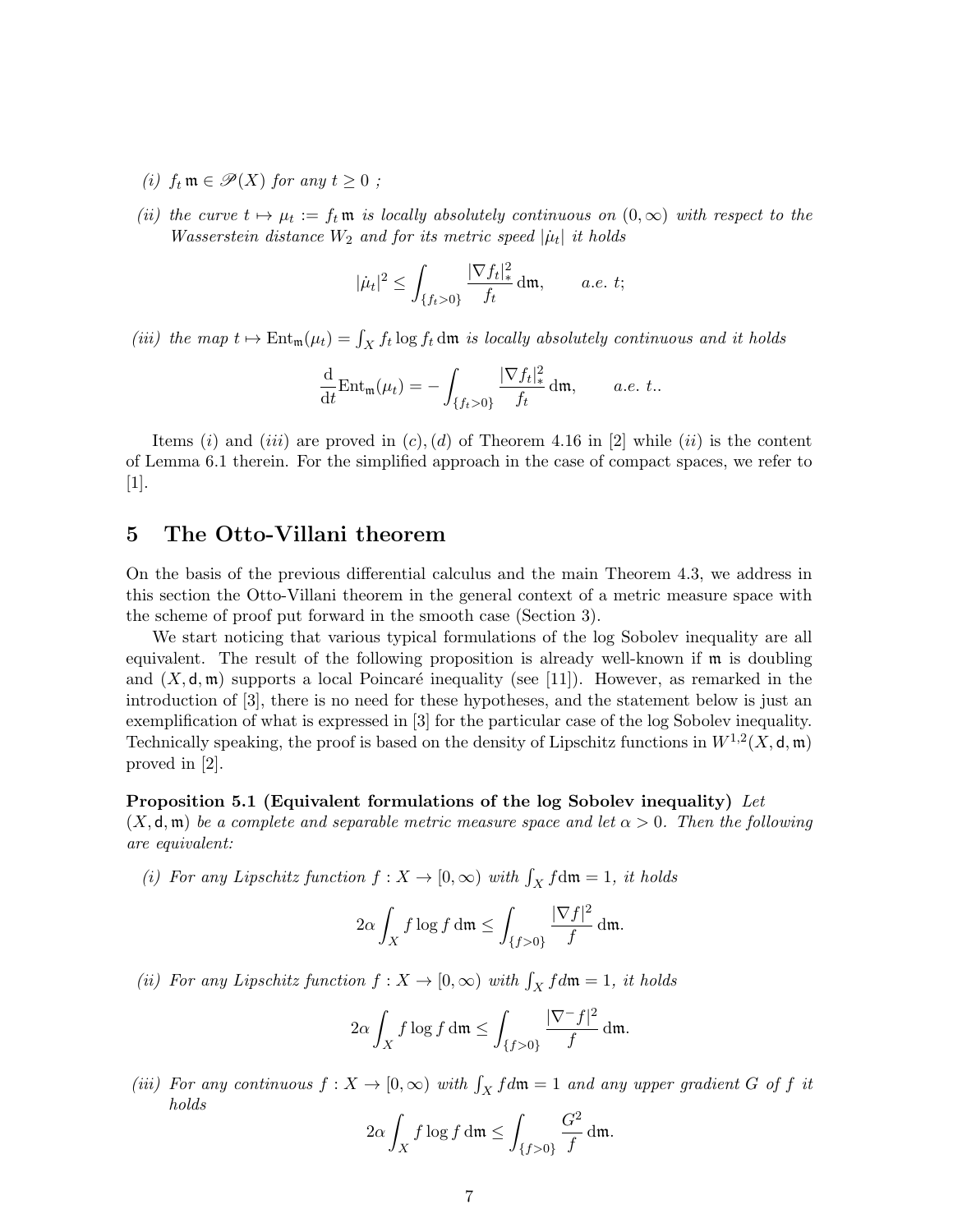(iv) For any non-negative  $f \in W^{1,2}(X, \mathsf{d}, \mathfrak{m})$  with  $\int_X f d\mathfrak{m} = 1$ , it holds

$$
2\alpha \int_X f \log f \, \mathrm{d}\mathfrak{m} \le \int_{\{f>0\}} \frac{|\nabla f|^2}{f} \, \mathrm{d}\mathfrak{m}.
$$

*Proof.* (ii)  $\Rightarrow$  (i) is trivial, and given that for Lipschitz functions slopes are upper gradients  $(iii) \Rightarrow (ii)$  is also trivial. The property of weak gradients expressed in inequality (4.1) shows that also  $(iv) \Rightarrow (iii)$  is true.

Thus everything boils down in proving that  $(i)$  implies  $(iv)$ . For this we use the density Theorem 4.2. Pick  $f \in W^{1,2}(X,\mathsf{d},\mathfrak{m})$  and assume without loss of generality that  $\int_{\{f>0\}}$  $\frac{|\nabla f|^2}{f}$  dm <  $\infty$ . For  $c > 0$ , let  $f_c := \min\{c^{-1}, \max\{f, c\}\}\.$  Notice that  $\int_{\{f > 0\}}$  $\int_{\{f>0\}} \frac{|\nabla f|_{*}^{2}}{f} dm < \infty$ . For  $c > 0$ , let  $f_c := \min\{c^{-1}, \max\{f, c\}\}\$ . Notice that  $\int_{\{f>0\}} \frac{|\nabla f_c|_{*}^{2}}{f_c} = 4 \text{Ch}(\sqrt{f_c}) < \infty$  and use Theorem 4.2 to find a sequence  $(g_c^n)$  of Lipschitz functions such that  $g_c^n \to \sqrt{f_c}$  and  $|\nabla g_c^n| \to |\nabla \sqrt{f_c}|_*$  in  $L^2(X, \mathfrak{m})$ . Up to pass to a subsequence we can also assume  $g_c \to \sqrt{f_c}$  and  $|\nabla g_c| \to |\nabla \sqrt{f_c}|$  in  $L(\Lambda, \mathfrak{m})$ . Op to pass to a subsequence we can also assume that the convergence of  $(g_c^n)$  to  $\sqrt{f_c}$  is also m-a.e.. Then the Lipschitz functions  $f_c^n := (g_c^n)^2$ converge to  $f_c$  pointwise a.e. and thus by dominated convergence it holds

$$
\int_X f_c \log f_c \, \mathrm{d}\mathfrak{m} = \lim_{n \to \infty} \int_X f_c^n \log f_c^n \, \mathrm{d}\mathfrak{m}.
$$

Since  $f_c^n$  is Lipschitz for any  $n, c$  by hypothesis we know that

$$
2\alpha \int_X f_c^n \log f_c^n \, \mathrm{d}\mathfrak{m} \le \int_{\{f_c^n > 0\}} \frac{|\nabla f_c^n|^2}{f_c^n} \, \mathrm{d}\mathfrak{m} = 4 \int_X |\nabla g_c^n|^2 \, \mathrm{d}\mathfrak{m}.
$$

The right-hand side of this equality converges, by construction, to  $4Ch(f_c) = \int_X$  $\frac{|\nabla f_c|_*^2}{f_c}$  dm. Hence we proved that

$$
2\alpha \int_X f_c \log f_c \, \mathrm{d}\mathfrak{m} \le \int_X \frac{|\nabla f_c|_*^2}{f_c} \, \mathrm{d}\mathfrak{m},
$$

for any  $c > 0$ . Letting  $c \downarrow 0$  we complete the proof.

As the proof shows it would be equivalent to state (ii) with the ascending slope  $|\nabla^+ f|$  in place of  $|\nabla^-f|$ . The formulation here is the way the log Sobolev inequality is usually written (see e.g. Theorem 3.22 of [15]). Also, we point out that the equivalence between  $(i)$  and  $(iv)$ relies only on Theorem 4.2 (and not on the delicate Theorem 4.1), which in turn is a direct consequence of the way  $|\nabla f|_*$  is defined.

We then say that  $(X, \mathsf{d}, \mathfrak{m})$  supports the log Sobolev inequality with constant  $\alpha$  provided any of the inequalities in the Proposition 5.1 is true.

**Lemma 5.2** Assume that  $(X, \mathsf{d}, \mathfrak{m})$  supports the log Sobolev inequality with constant  $\alpha > 0$ and let  $\mu \in D(\text{Ent}_{\mathfrak{m}})$ . Let f be the density of  $\mu$  with respect to  $\mathfrak{m}$  and  $(f_t)$  be the gradient flow of Ch starting from f. Set  $\mu_t = f_t \mathfrak{m}$ ,  $t \geq 0$ . Then as  $t \to +\infty$ , we have  $Ent_{\mathfrak{m}}(\mu_t) \to 0$  and  $\mu_t \rightharpoonup \mathfrak{m}$  in duality with  $C_b(X)$ .

*Proof.* Let  $\varphi(t) := \text{Ent}_{\mathfrak{m}}(\mu_t)$ ,  $t \geq 0$ , and recall that (iii) of Theorem 4.3 yields that  $\varphi$  is locally absolutely continuous with  $\varphi'(t) = -\int_X$  $\frac{|\nabla f_t|^2}{f_t}$  dm. Then the fact that  $(X, \mathsf{d}, \mathfrak{m})$  supports the log Sobolev inequality with constant  $\alpha$  implies (see formulation  $(iv)$  of Proposition 5.1) that  $\varphi' \leq -2\alpha\varphi$ , which by the Gronwall lemma further gives

$$
\varphi(t) \le e^{-2\alpha t} \varphi(0) = e^{-2\alpha t} \operatorname{Ent}_{\mathfrak{m}}(\mu),\tag{5.1}
$$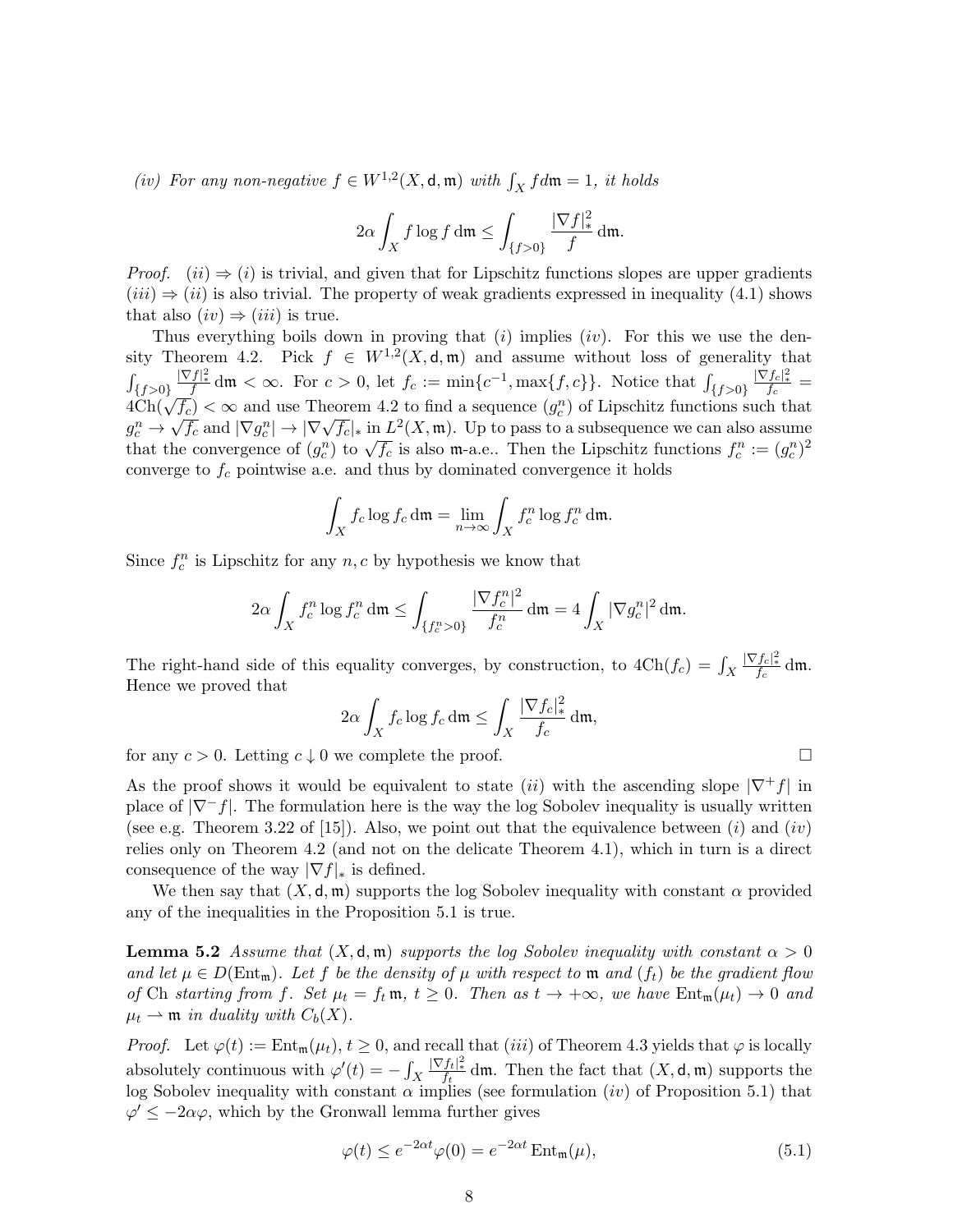so that the first claim is proved. To prove the second one, recall that the sublevels of  $Ent_{m}$ are tight, and so for any sequence  $t_n \to \infty$  there exists a subsequence, not relabeled, such that  $(\mu_{t_n})$  weakly converges to some  $\nu$  as  $n \to \infty$  in duality with  $C_b(X)$ . By (5.1) we then have

$$
\mathrm{Ent}_{\mathfrak{m}}(\nu) \leq \lim_{n \to \infty} \mathrm{Ent}_{\mathfrak{m}}(\mu_{t_n}) = 0,
$$

hence  $\nu = \mathfrak{m}$ . Since this is independent on the chosen sequence  $(t_n)$ , the claim is proved.

 $\Box$ 

Provided with these results, the Otto-Villani theorem is now established exactly as in the smooth case (Section 3).

**Theorem 5.3 (Otto-Villani theorem)** Let  $(X, \mathsf{d}, \mathfrak{m})$  be a metric measure space supporting the log Sobolev inequality with constant  $\alpha > 0$  (Proposition 5.1). Then it also supports the Talagrand inequality with constant  $\frac{2}{\alpha}$ , i.e. it holds

$$
W_2^2(\mu, \mathfrak{m}) \leq \frac{2}{\alpha} \operatorname{Ent}_{\mathfrak{m}}(\mu)
$$

for all  $\mu \in \mathscr{P}(X)$ .

The theorem immediately leads to the following consequence.

**Corollary 5.4** Let  $(X, \mathsf{d}, \mathfrak{m})$  be a metric measure space supporting the log Sobolev inequality for some  $\alpha > 0$ . Then **m** has finite second moment.

*Proof.* Thanks to the Talagrand inequality, it is sufficient to prove that  $D(\text{Ent}_{\mathfrak{m}}) \cap \mathcal{P}_2(X)$  is non empty. But this is obvious, as any measure of the form  $\mathfrak{m}(A)^{-1}\mathfrak{m}|_A$ , with  $A \subset X$  Borel, bounded and with positive m-measure is in both  $D(\text{Ent}_{m})$  and  $\mathscr{P}_2(X)$ .

## References

- [1] L. Ambrosio, N. Gigli, and G. Savaré, *Heat Flow and calculus over spaces with Ricci* curvature bounded from below - the compact case, To appear in Rend. Acc. Naz. Lnice, in memory of E. Magenes.
- [2] , Calculus and heat flows in metric measure spaces with Ricci curvature bounded from below, Preprint (2011).
- [3]  $\Box$ , Density of lipschitz functions and equivalence of weak gradients in metric measure spaces, Preprint  $(2011)$ .
- [4] S. Bobkov, I. Gentil, and M. Ledoux, Hypercontractivity of Hamilton-Jacobi equations, J. Math. Pures Appl. (9) 80 (2001), no. 7, 669–696.
- [5] J. Cheeger, Differentiability of Lipschitz functions on metric measure spaces, Geom. Funct. Anal. 9 (1999), no. 3, 428–517.
- [6] N. Gigli, K. Kuwada, and S. Ohta, Heat flow on Alexandrov spaces, Preprint (2010).